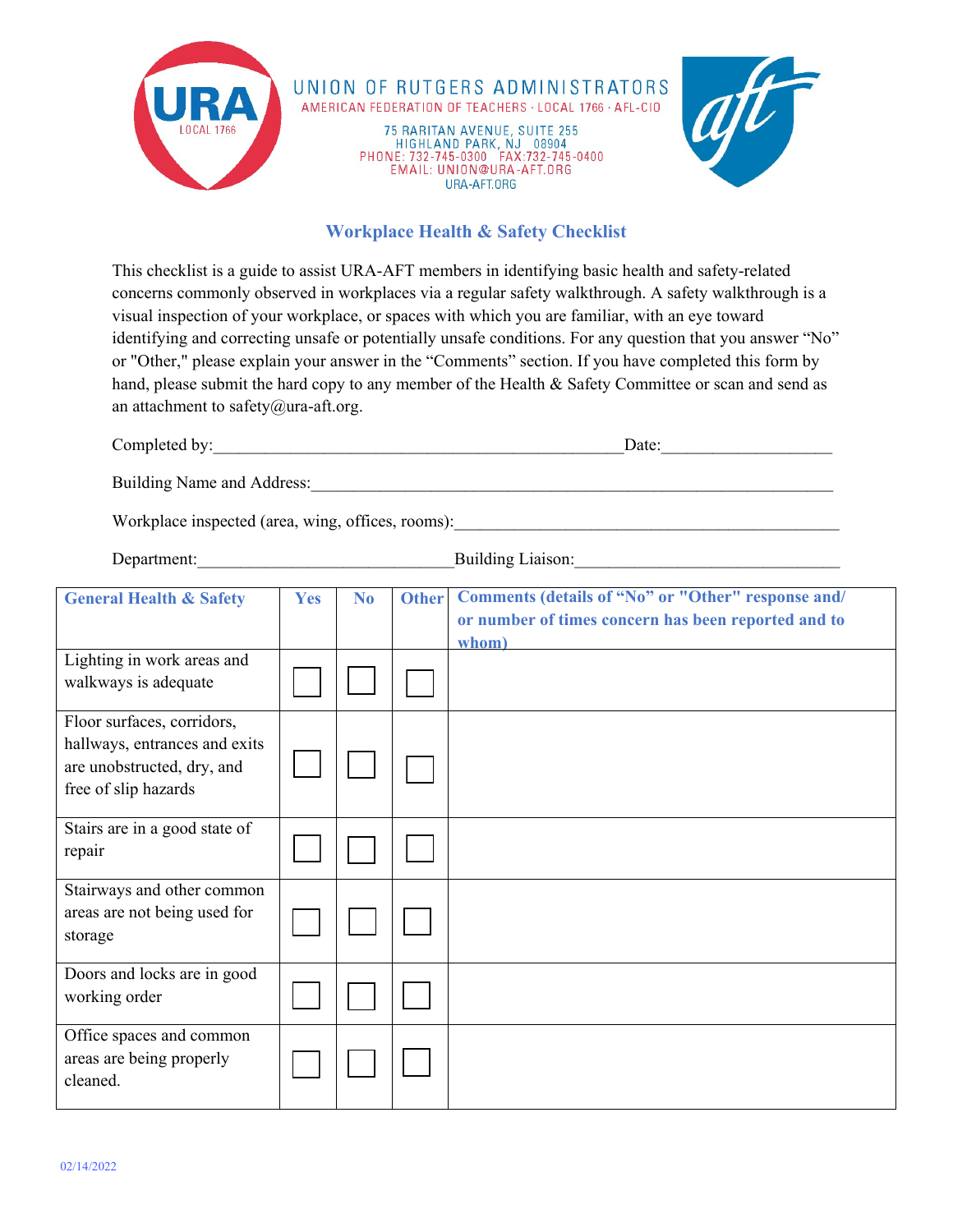| <b>General Health &amp; Safety</b>                                                                                                               | <b>Yes</b> | N <sub>0</sub> | <b>Other</b> | Comments (details of "No" or "Other" response and/                                                                 |
|--------------------------------------------------------------------------------------------------------------------------------------------------|------------|----------------|--------------|--------------------------------------------------------------------------------------------------------------------|
| (cont.)                                                                                                                                          |            |                |              | or number of times concern has been reported and to<br>whom)                                                       |
| Staff toilets and bathroom<br>facilities are clean, include<br>needed supplies, and in good<br>condition                                         |            |                |              |                                                                                                                    |
| The workspace is free of<br>signs of pests                                                                                                       |            |                |              |                                                                                                                    |
| There is a first-aid kit readily<br>available                                                                                                    |            |                |              |                                                                                                                    |
| There is an automated<br>external defibrillator (AED)<br>in the building                                                                         |            |                |              |                                                                                                                    |
| The parking lot area is free of<br>any safety concerns (i.e. there<br>is adequate lighting, even<br>pavement)                                    |            |                |              |                                                                                                                    |
|                                                                                                                                                  |            |                |              |                                                                                                                    |
| <b>Indoor Air Quality</b>                                                                                                                        | Yes        | N <sub>o</sub> | <b>Other</b> | Comments (details of "No" or "Other" response and/<br>or number of times concern has been reported and to<br>whom) |
| You/coworkers do not<br>currently have any illnesses,<br>symptoms, or discomfort that<br>you attribute to conditions in<br>your room or building |            |                |              |                                                                                                                    |
| Air conditioning vents and<br>ducts appear to be clean and<br>unobstructed                                                                       |            |                |              |                                                                                                                    |
| There is adequate ventilation<br>throughout the work area                                                                                        |            |                |              |                                                                                                                    |
| Windows are operable and<br>undamaged                                                                                                            |            |                |              |                                                                                                                    |